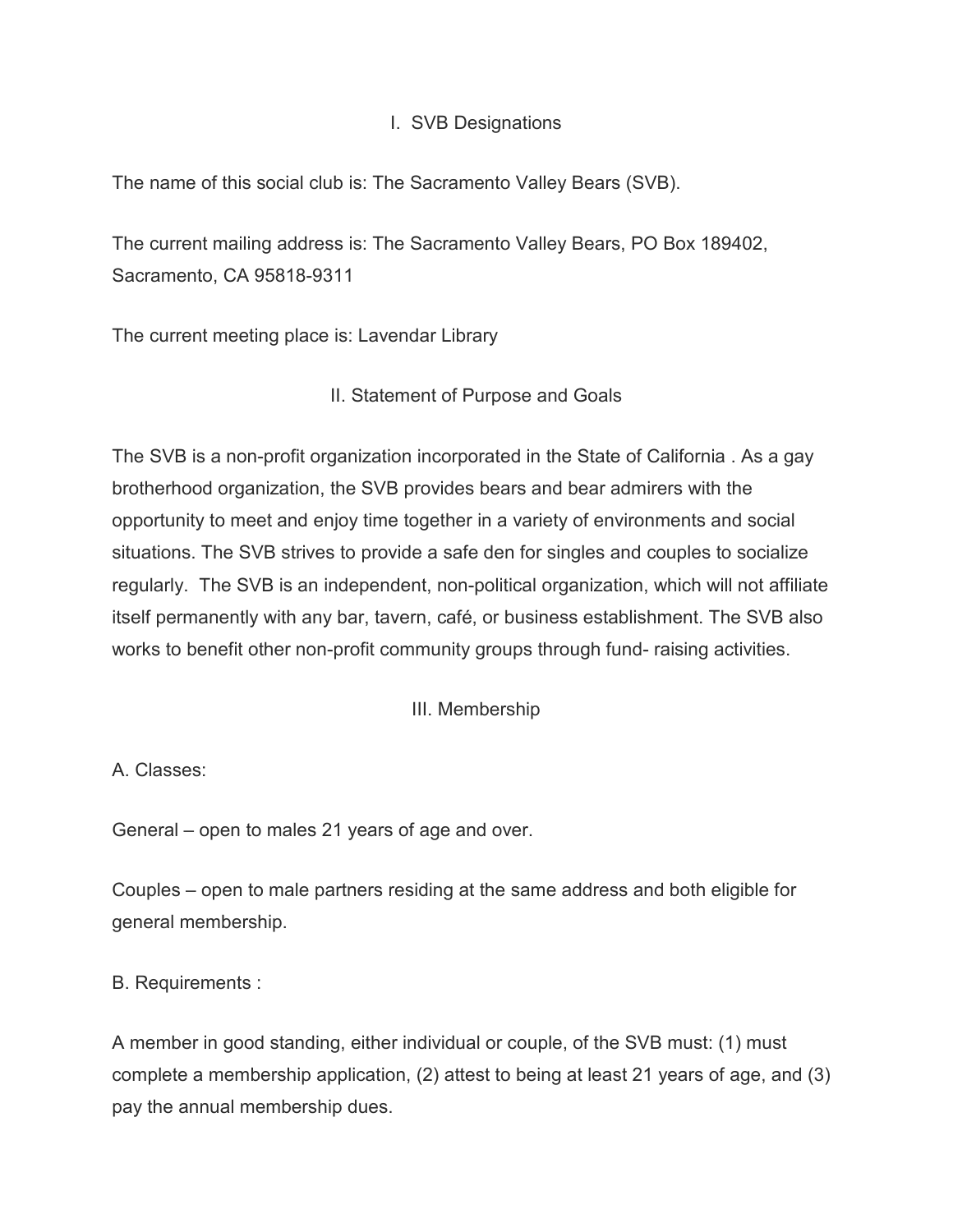The SVB does not discriminate against individuals or groups on the basis of race, religion, culture, or sexual orientation. Potential members must be clearly informed that the SVB is a gay brotherhood. The application is intended as a vehicle for outlining the purpose and goals of the SVB and to obtain pertinent application information (e.g., name, address, telephone number, birth date or age).

# C. Rights

Rights of membership in good standing include: attendance at all Board, general, and committee meetings; participation in any events or functions; free participation in all discussions at general meetings; voting on actions at general meetings, volunteering to serve on committees, and running for elected positions when eligible.

## D. Responsibilities

Membership responsibilities include: accepting, agreeing to, and upholding the bylaws and policies set forth by the Board and membership; serving on committees when selected; treating all members with respect; and maintaining membership in good standing.

# E. Revocation

Revocation of membership is a very serious measure. Revocation should only be undertaken after reasonable attempts to reconcile the needs of the member with the purpose and goals, as stated herein. Membership in the SVB can be revoked by a 2/3 vote of the Board. A member of the Board must petition the Board at least 14 days before a Board meeting to revoke a membership. The petition must include one of the following reasons for revocation: accusations of violent behavior at a SVB function that either threatens another person or property, or malicious behavior intended to offend, hurt, or ridicule another person or behavior or actions that are not in the spirit of the bylaws. The SVB Secretary will notify the member that his membership is in jeopardy and why by Certified US Mail. The member will be encouraged to attend the Board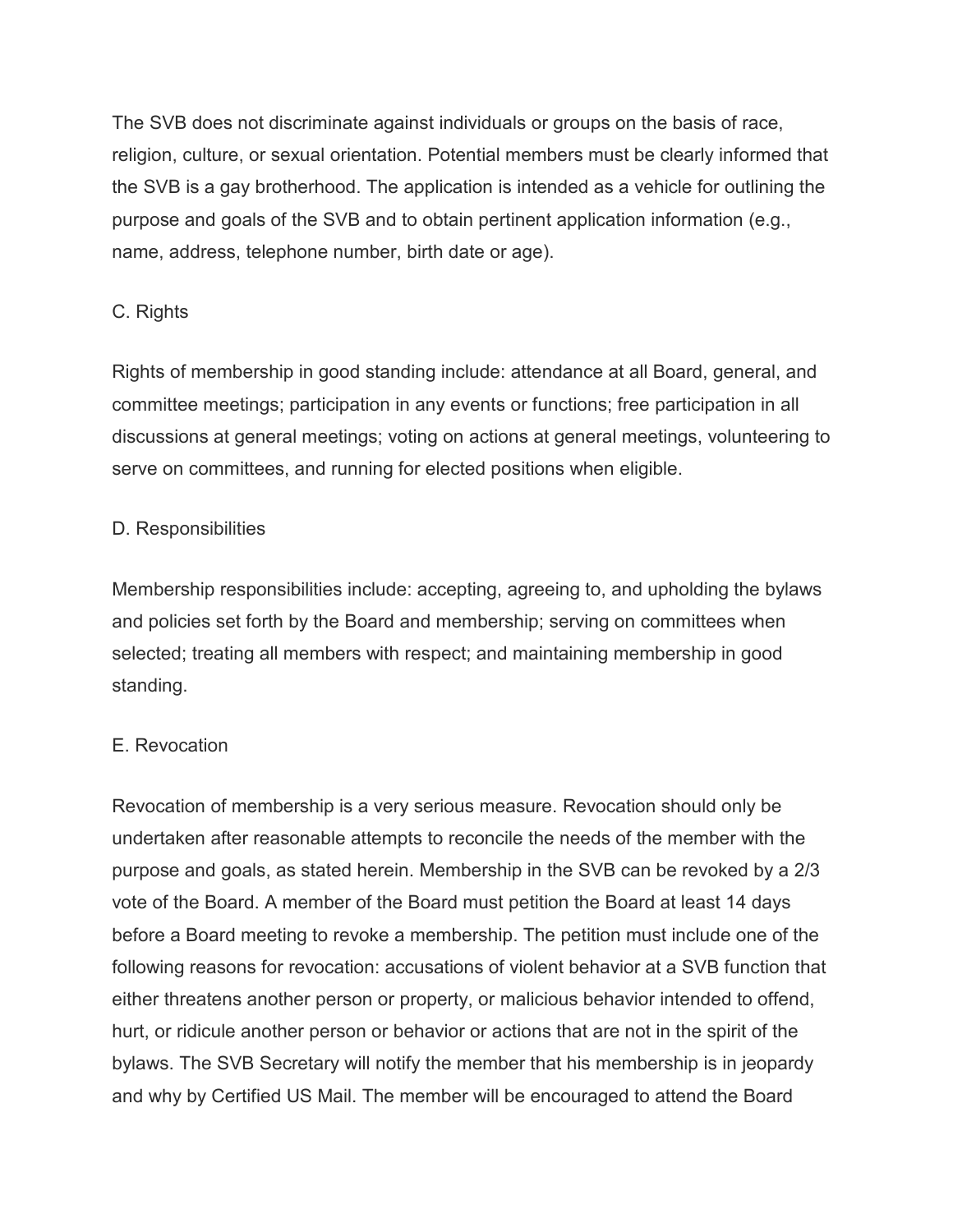meeting and present any information pertinent to the issues. The Board will discuss the petition and solicit information as needed. The Board will then vote under closed session whether to revoke the membership. The member shall be notified by the Secretary of the decision of the Board by US Mail.

# F. Dues

Annual membership dues are determined by the Board and approved by the general membership. No dues will be refunded in the event a member resigns from the SVB. Dues will be prorated and refunded to any member who has had his membership in the SVB revoked. Members may not vote at general meetings until dues have been paid in full. A former member who has had his membership revoked for non- payment of dues may rejoin by completing a membership application and paying all applicable dues.

## G. Term

Membership shall begin on the date the member pays his full dues and continues for one year from that date.

## H. Resignation

Members may resign at any time by delivering or mailing a written notice of resignation to the Secretary. There shall not be any refund of dues when a member resigns. If a member's dues are not paid by the 2nd general meeting of the new term, the member shall be considered as resigned.

# IV. Meetings

## A. Quorum

General SVB meetings require a quorum. A quorum for the general meeting is defined as all members in attendance and voting. No vote shall be considered valid without a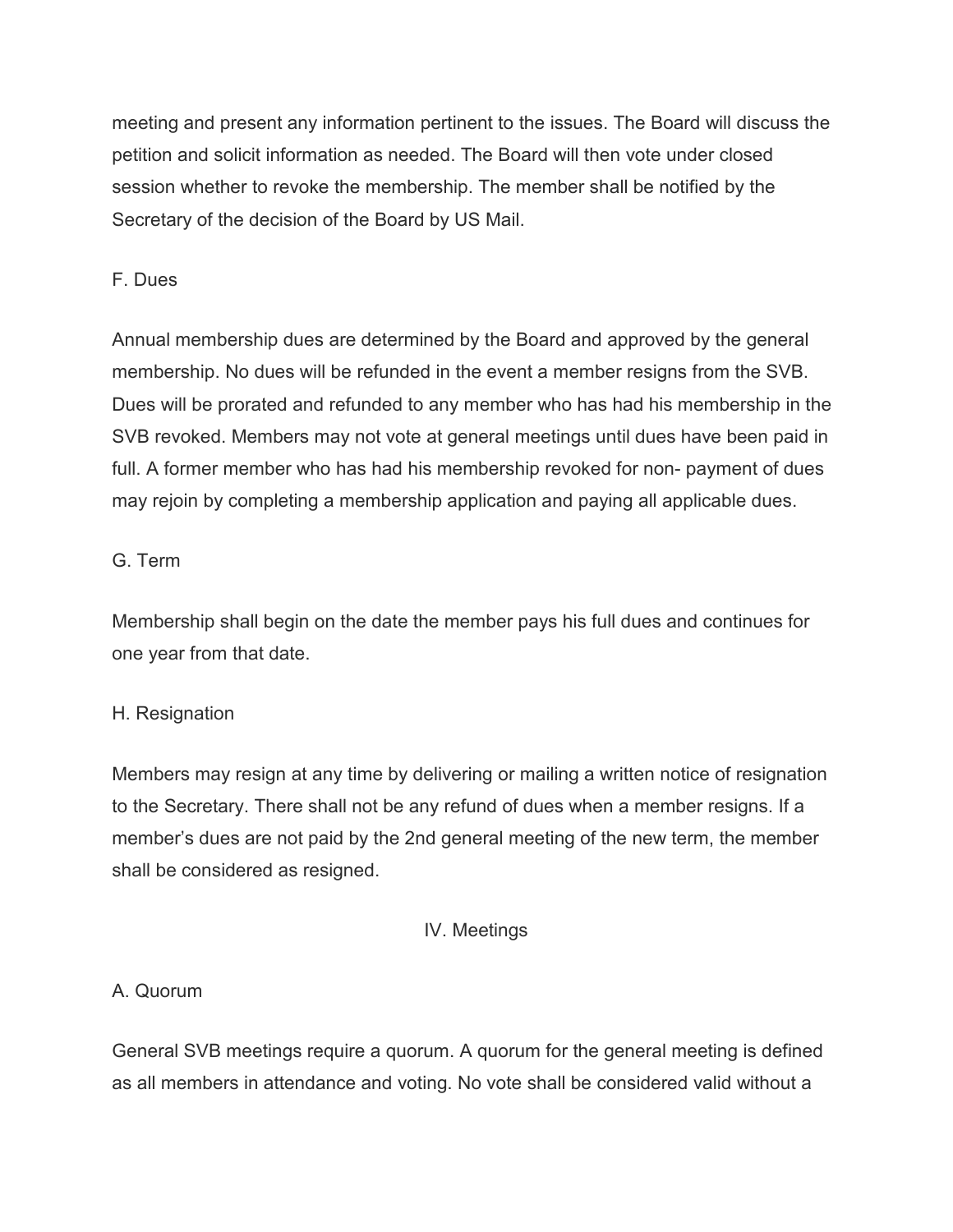quorum. Absentee votes are allowed only at the Election, and are counted toward the quorum. A quorum for a Board meeting is defined as 50% of the Board members General SVB Meetings General meetings shall be held monthly for information, business, and social purposes. The President shall preside over the meeting. Members shall be notified of meeting dates in the monthly newsletter.

## B. Board Meetings

Board meetings shall be held regularly. There will be at least nine Board meetings per fiscal year, and at least one Board meeting every 60 days.

Board meetings are open to all members, except for closed sessions. Only members of the Board may vote. Officers may call additional Board meetings as needed. Closed sessions are for members of the Board only. The Board may ask other individuals to provide testimony, if necessary.

Minutes of Board meetings, committee meetings, and general meetings may be reviewed by any member at any Board meeting, general meeting, or by special request to the Secretary. Copies of the minutes may be obtained for a nominal fee, if requested.

# V. Board Positions

The SVB is a democratic organization, with the Board's power derived from the membership. The Board consists of the President, Vice President, Secretary, Treasurer, Member-at-Large. The term of office for all Board members is one year and begins on January 1 and ends on December 31. The Board is responsible for conducting the business of the SVB and formulating policy to advance the interests of the SVB. Decisions of the Board must be consistent with the bylaws and should foremost consider the well being of the SVB and its members. No member may commit the SVB to any activity or financial decision without approval of the Board.

## A. Duties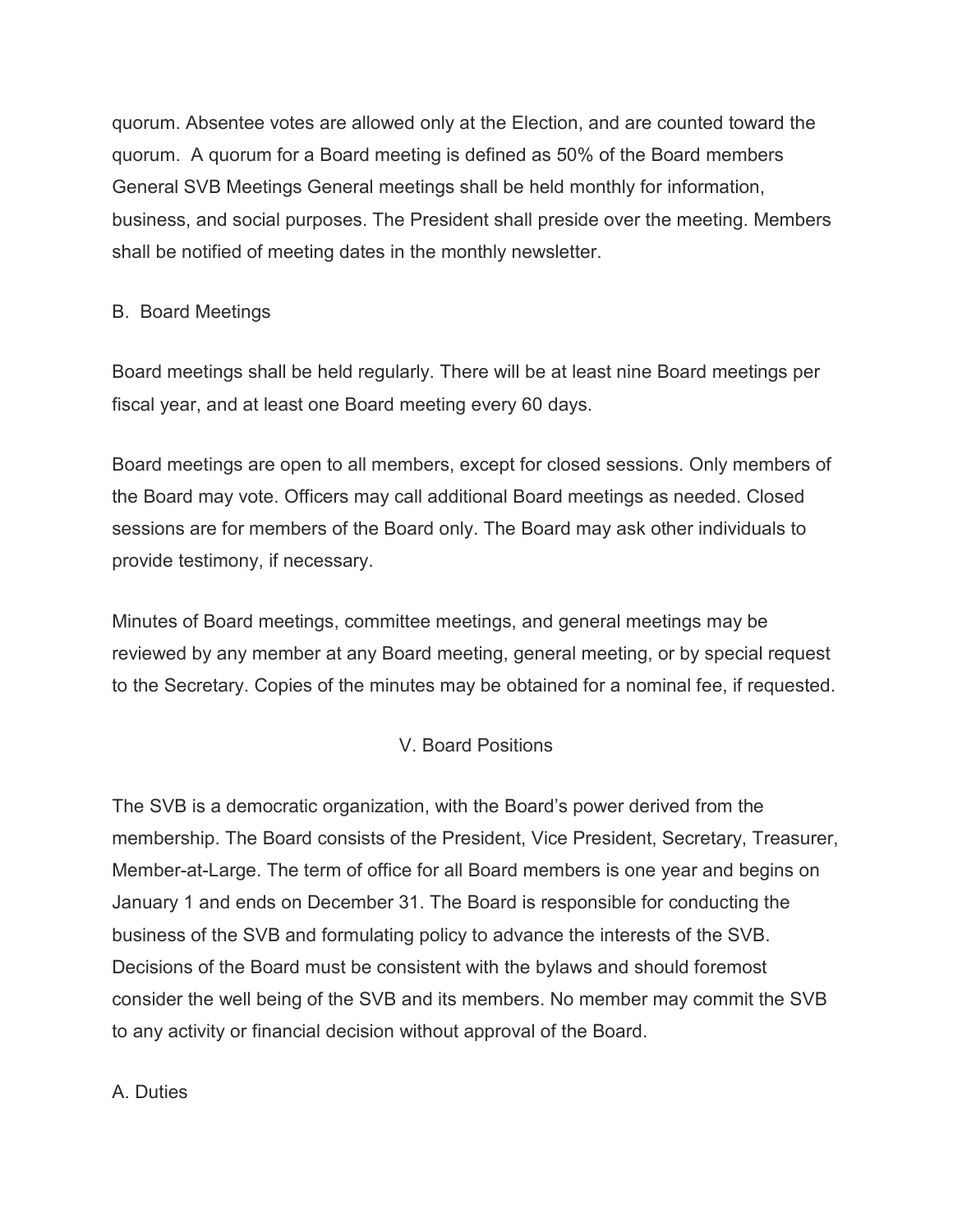President: The President is the official spokesman of the SVB. He chairs and sets the agendas for all general and Board meetings. He serves as an ex-officio member of all committees.

Vice President: The Vice President assists the President in all duties and, in the absence of the President, acts as the President. He is also responsible for the storage and disposal of SVB property. The Vice President chairs the Events Committee.

Secretary: The Secretary takes minutes at all official meetings, and is responsible for the newsletter. He is responsible for all SVB correspondence. The Secretary is also responsible for notifying the membership of the meetings and proposed bylaw amendments, maintaining SVB records, and conducting the elections. The Secretary is responsible for all matters pertaining to membership. He maintains, updates, and keeps confidential the current membership list. The Secretary chairs the Membership Committee.

Treasurer: The Treasurer is responsible for the SVB financial records and bank accounts. He prepares monthly reports and the annual financial statement and supervises the development of the yearly budget. The Treasurer chairs the Finance Committee. He is also responsible for any state and federal reporting requirements.

Member-at-Large: The Member-at-Large represents the general members and votes as member of the Board. They assume additional duties as needed and approved by the Board.

## B. Vacancies

If a Board position becomes vacant, the Board will appoint a member in good standing to fill the vacant position until the next election. The candidate must be a member in good standing of the club.

#### C. Resignation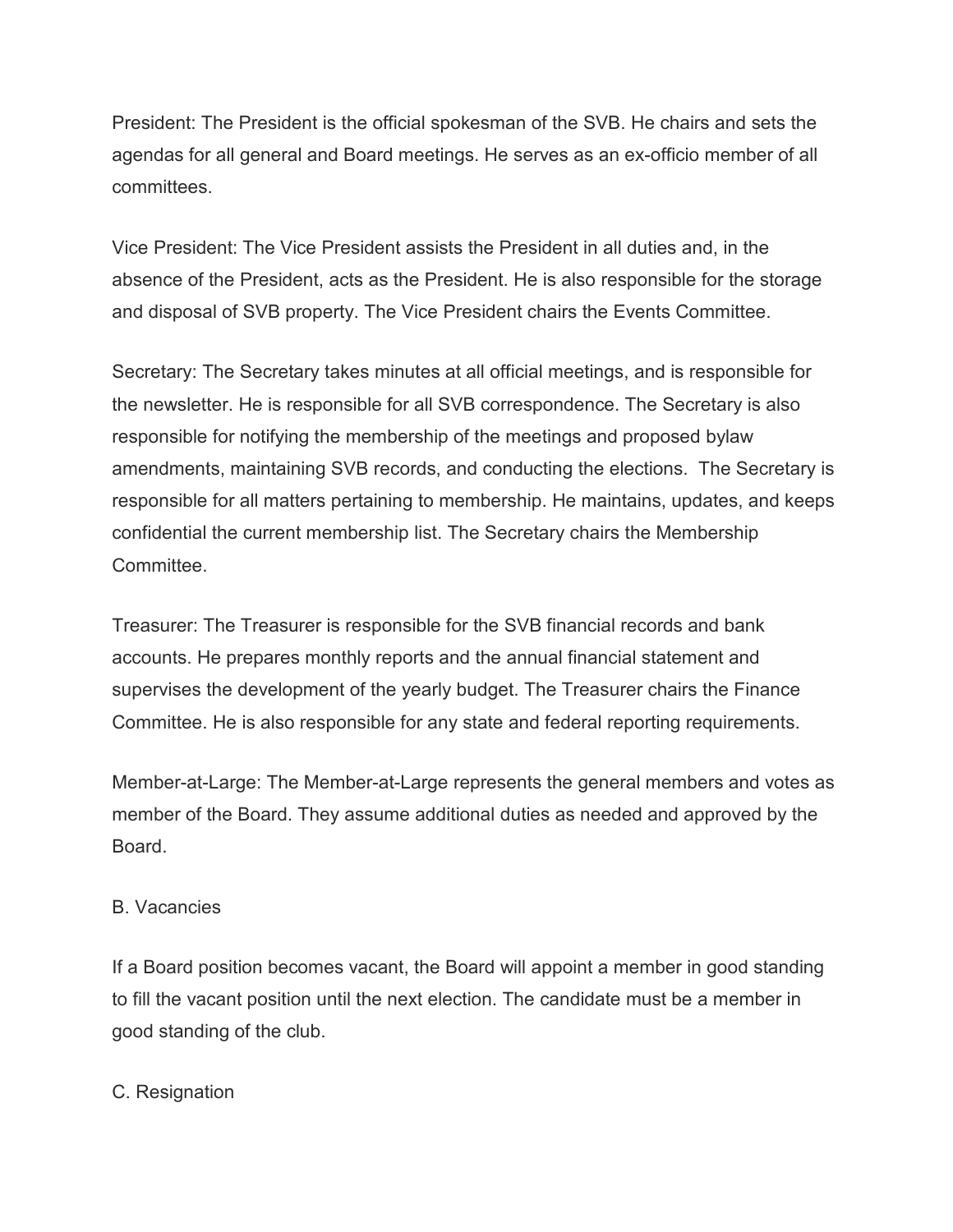A Board member may resign in writing from the Board at any time.

#### D. Removal of Board Members

A Board member may be removed from office for the following reasons: (1) bringing discredit to the SVB; (2) conviction of a felony while in office; (3) misappropriation of SVB funds or property; (4) failure to attend two Board or general meetings without prior approval of the Board; (5) failure to perform the duties of the office to which elected; and (6) failure to maintain membership in good standing. A request for removal of a Board member from the Board can only be made by a motion of the Board in a regularly scheduled Board meeting and must be approved by a vote of two-thirds of the Board, or by a petition of the membership signed by thirty members, who are in good standing, and presented to the President (or in the event of a request for the removal of the President, presented to the Vice-President). The request for removal will be announced at the next regularly scheduled general meeting and will be put to a vote of the membership at the following regularly scheduled general meeting. The request for removal must be ratified by two thirds of all members present and voting.

## VI. Elections

Elections will be conducted by an Election Committee, appointed by the Board and under the direction of the Secretary. No member of the Election Committee may run for office. To qualify for office, an individual must be a member in good standing of the club. A member may only hold one Board position at any given time. Board members may only be elected for two consecutive terms for the same position. Members seeking election must submit their name and the office they are seeking to the Secretary no later than the November general meeting. There shall be no nominations after that date. The Board is elected at the December general meeting. Voting is by secret ballot, and tallied by the Election Committee. The candidate receiving the most votes is elected to that position.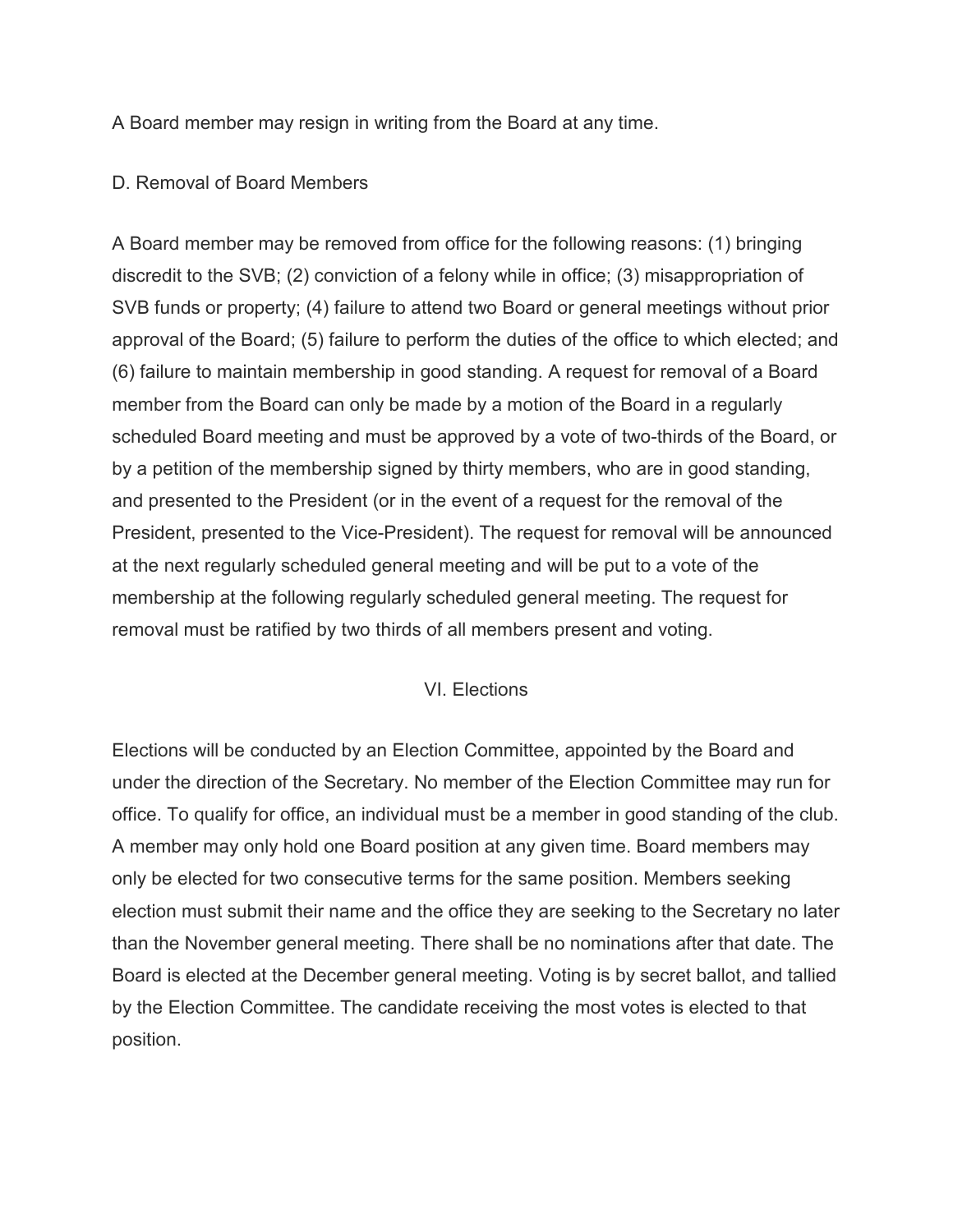A member may vote by absentee ballot, or in person at the December general meeting. In early November the Secretary will send an absentee ballot and a specially marked envelope to each member in good standing. The absentee ballot, placed in the special envelope, must be received by the Election Committee by the start of the December general meeting in order to be counted.

Any Board positions for which there are no candidates at the time of the election shall be considered as vacancies and are covered by that section of the bylaws.

The minutes of the December General meeting, reflecting the election results must be made available by December 15.

## VII. Committees

Committees may be formed to perform the following functions at the discretion of the Board:

## A. Membership Committee

The membership committee shall consist of the Membership Director and at least two other members as appointed by the President. The membership committee shall be responsible for recruitment and retention of members.

## B. Events Committee

The events committee shall consist of the Vice President and at least two other members as appointed by the President. The events committee shall be responsible for developing social and fundraising events that encourage the enrichment and fellowship of the members and provide funds to the SVB's charitable contributions account. The responsibility for marketing and merchandising of materials for the benefit of the members and as fundraising shall fall under this committee.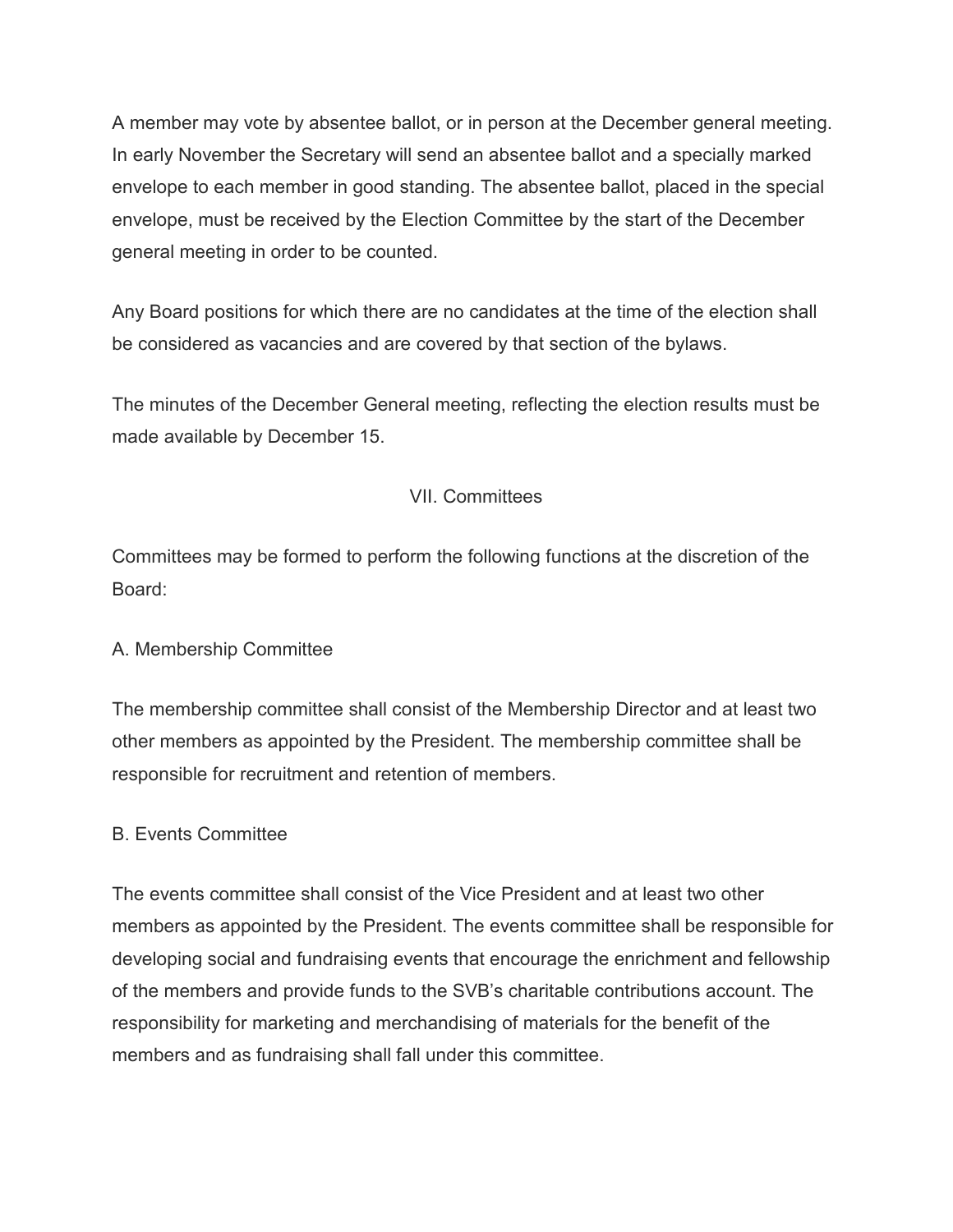#### C. Finance Committee

The finance committee shall consist of the Treasurer and at least two other members as appointed by the President. The finance committee shall be responsible for the development of an annual operating budget, annual review of the accounting system, annual audit of all financial records, and recommendations for investments in equipment, or other fixed assets by the SVB.

## D. Project Teams/Committees

The Board, for the purpose of developing and managing a specific project or event, may form other teams and/or committees. These

teams/committees shall be responsible for the development of project budgets, entertainment, marketing, and/or any other aspect of the project as it deems appropriate and in the best interests of the SVB. The Board, to ensure continuity with other projects, fiscal responsibility, and unity of purpose within the SVB, must approve all actions of project teams/committees.

E. Committee Appointments

Except as otherwise stated herein, the Board shall make all appointments to committees.

## VIII. Financial Matters

A. Fiscal Year

The SVB fiscal year is from January 1 to December 31.

B. Signatory Power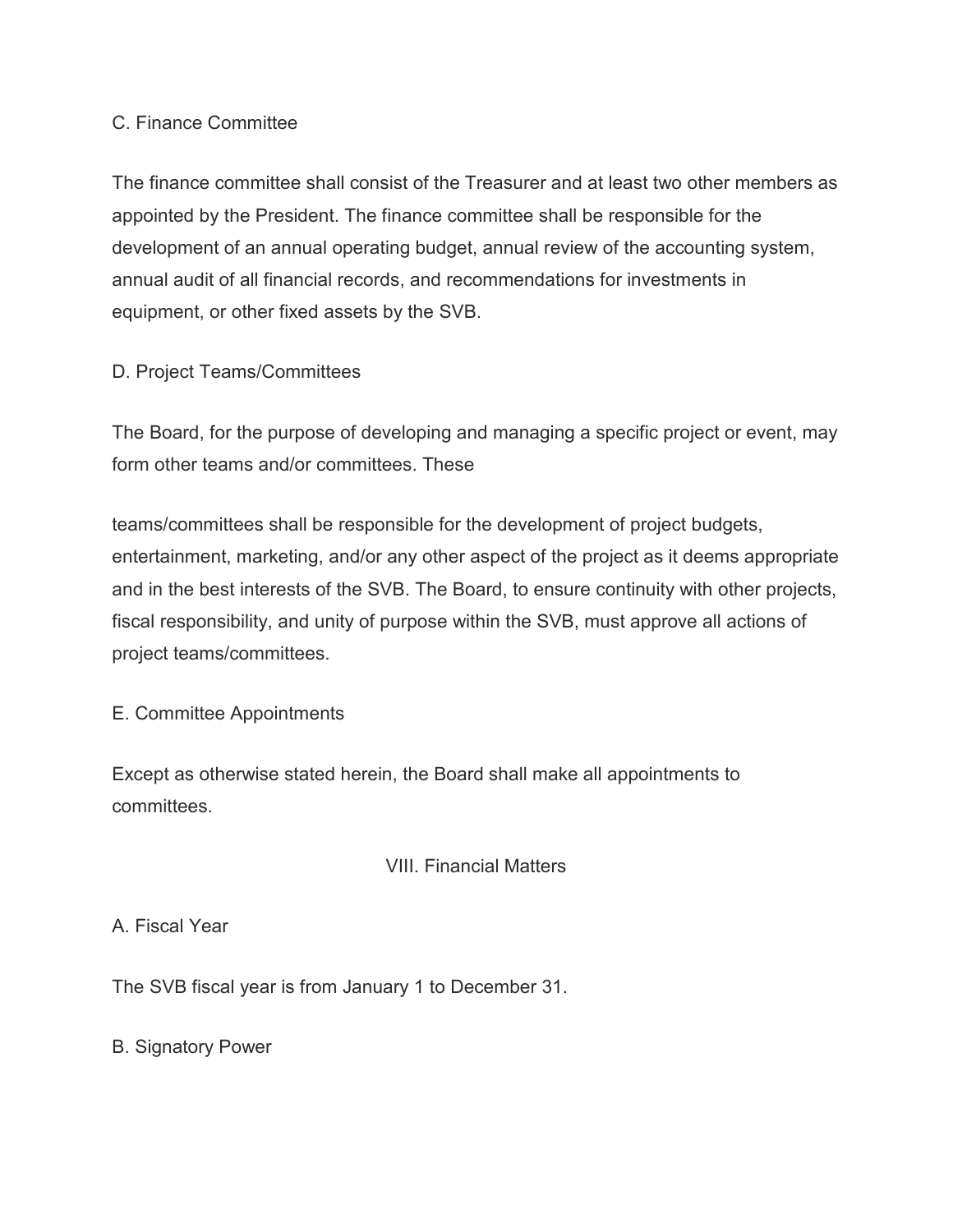All Board members, except for Members-at-Large, shall have signatory power on SVB accounts.

# C. SVB Assets

No part of the income or assets of the SVB shall ever be distributed to its members, officers or private individuals. SVB assets may to be used solely for the benefit of the members, or designated charities, in a manner deemed equitable by the Board.

## D. Budget

A yearly budget, developed by the Treasurer and Finance Committee, shall be presented to the Board for their approval no later than the January Board meeting.

## E. Financial Statement

Within thirty days of the end of the fiscal year, the Treasurer shall prepare a financial statement detailing revenues, expenditures, membership data, and the opening and closing balances of all SVB accounts and that statement shall appear in the SVB newsletter and/or be made available to the members upon request.

## IX. Indemnification

The SVB is indemnified and held harmless of any action(s) by its members that are expressly forbidden by these bylaws. Further, no action shall be construed as an official act of the SVB unless and until it has been reviewed and approved by the Board at a regularly scheduled meeting.

## X. Amendments

These bylaws may only be amended or revised in the following manner; amendments may be proposed by the Board or by a petition signed by ten members in good